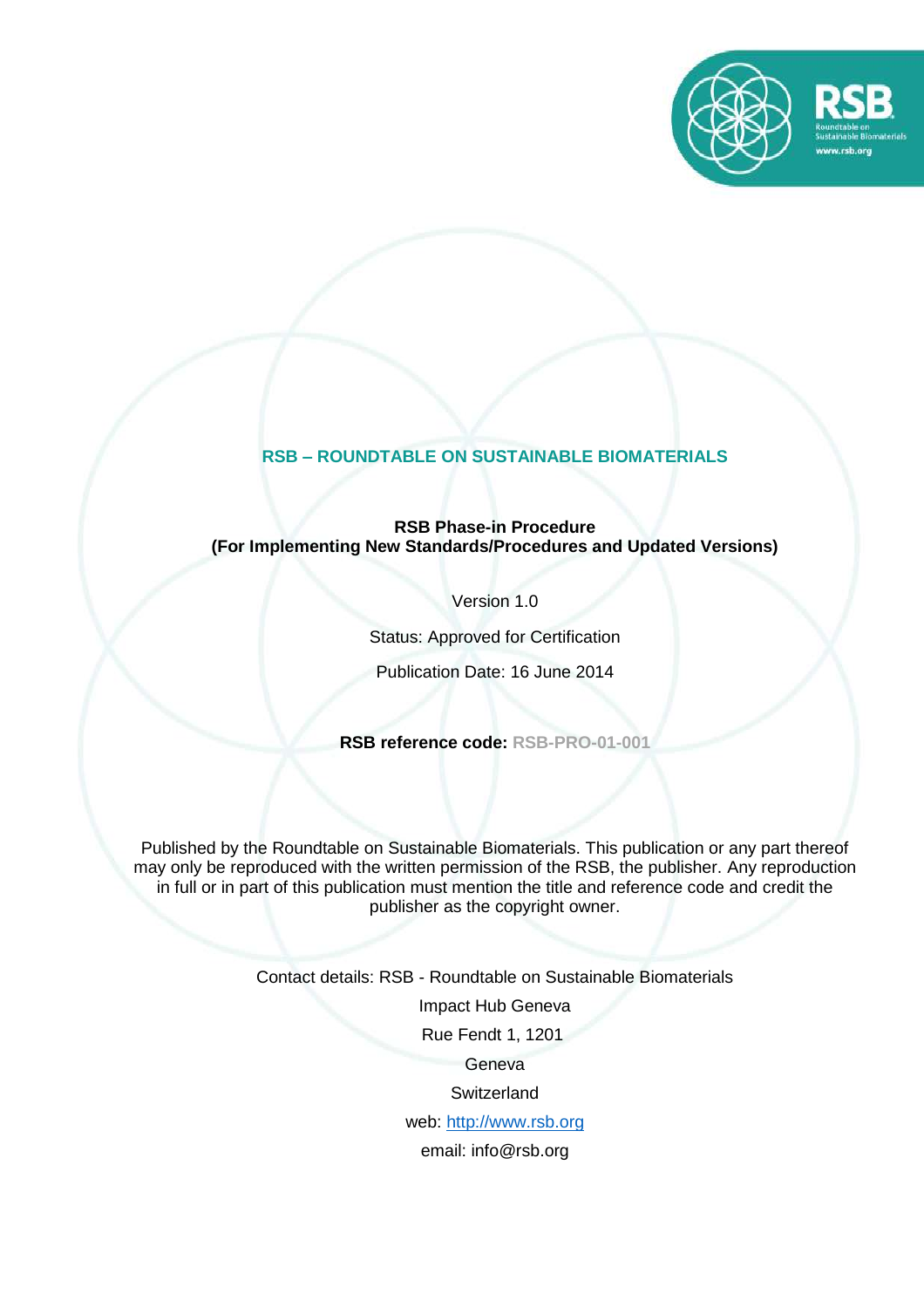

### **Objectives and summary**

This procedure describes how and when RSB participating operators, certification bodies and accreditation body shall put in place RSB new standards/procedures and/or new versions of existing RSB standards/procedures.

For any new document, a phase-in period is allowed in order to minimize the disruption of the certification and accreditation processes.

As of January 1, 2014, the System Operating Entity (SOE) is the RSB Secretariat.

### **TABLE OF CONTENTS**

| D. PHASE-IN PERIOD FOR EXISTING PARTICIPATING OPERATORS, CERTIFICATION |  |
|------------------------------------------------------------------------|--|
|                                                                        |  |
| F. ADDITIONAL NOTE ON RSB EU RED STANDARDS AND PROCEDURES 4            |  |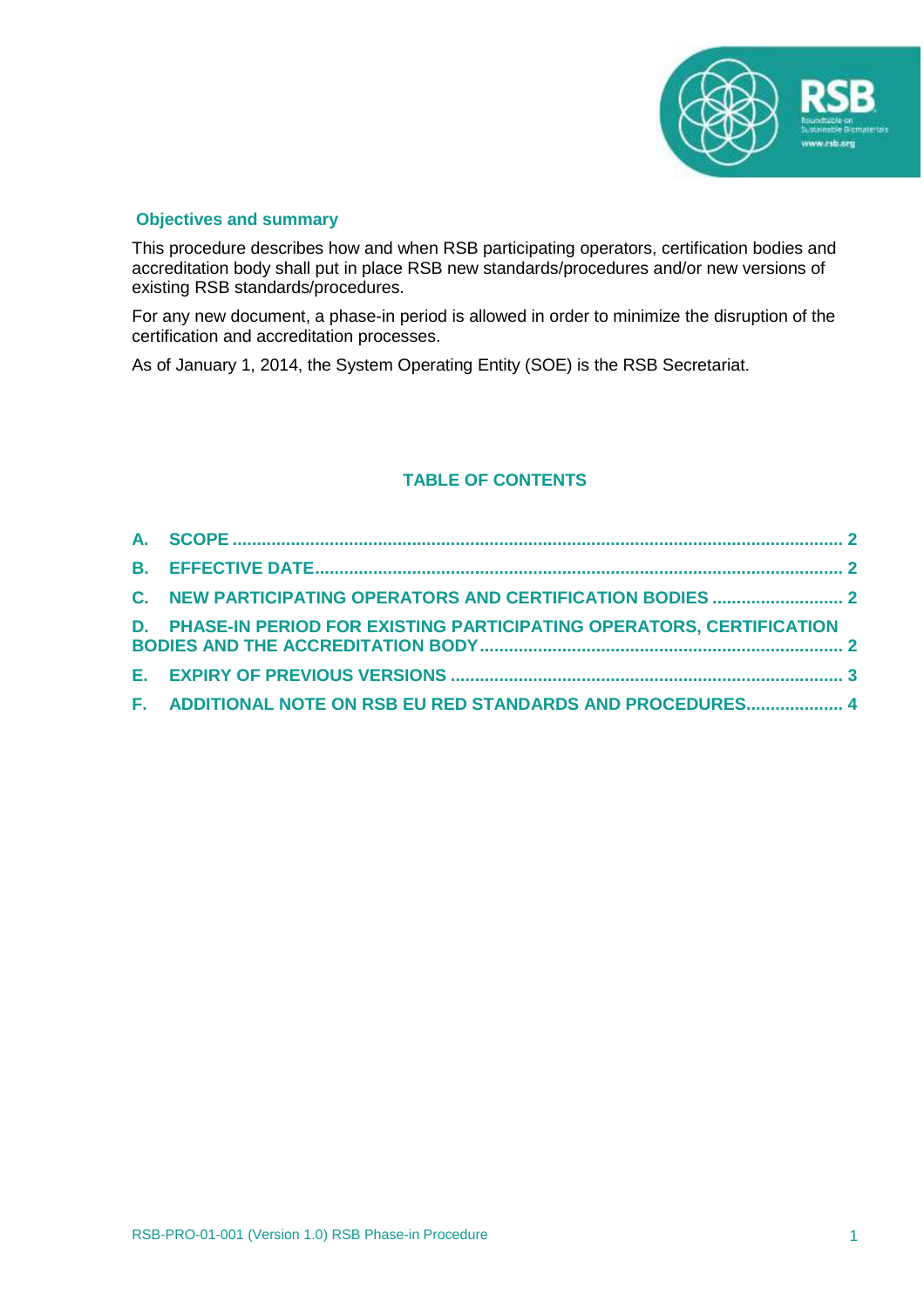

### <span id="page-2-0"></span>**A. Scope**

This procedure is applicable to any entity implementing RSB standards and/or procedures, namely:

- ➢ Participating Operators;
- ➢ Certification Bodies; and the
- ➢ Accreditation Body.

This procedure is applicable to any new or revised RSB standard, or procedure

This procedure is only applicable to standards and procedures that have received formal approval by the RSB Assembly of Delegates, or the Board of Directors. Such standards and procedures can be identified by the phrase "Approved for Certification" on the first page.

### <span id="page-2-1"></span>**B. Effective Date**

Approved RSB standards and procedures shall become effective upon the date of publication by the RSB Secretariat on the RSB website, or through direct communication with concerned parties. The effective date is indicated on the first page. A phase-in period for implementation is allowed, as described in Section D.

### <span id="page-2-2"></span>**C. New Participating Operators and Certification Bodies**

New participating operators and certification bodies shall comply with any standard or procedure effective on the day of application for certification, or accreditation.

However, participating operators and certification bodies may request to implement a phasein period if they can demonstrate that in preparation of their application to the RSB certification system, they have implemented processes based on the previous version of a standard/procedure, and that the implementation of the latest version would significantly delay their application.

The request to implement a phase-in period shall be approved by the SOE and follow the conditions described below (Section D).

### <span id="page-2-3"></span>**D. Phase-in Period for Existing Participating Operators, Certification Bodies and the Accreditation Body**

Existing RSB participating operators<sup>1</sup>, certification bodies<sup>2</sup> and the accreditation body are allowed to implement a phase-in period before demonstrating compliance to a new standard or procedure, or to an updated version of an existing standard or procedure.

This phase-in period shall be one (1) year from the date of publication by the RSB Secretariat. Under extenuating circumstances a Certification Body may request that a client's phase-in period be extended for up to 12 months additional. Any such requests must be approved by the RSB Secretariat.

 $\overline{a}$ 

<sup>1</sup> Existing participating operators are those with a valid PO number on the day of publication of the approved standard/procedure.

<sup>&</sup>lt;sup>2</sup> Existing certification bodies are those with a valid accreditation on the day of publication of the approved standard/procedure.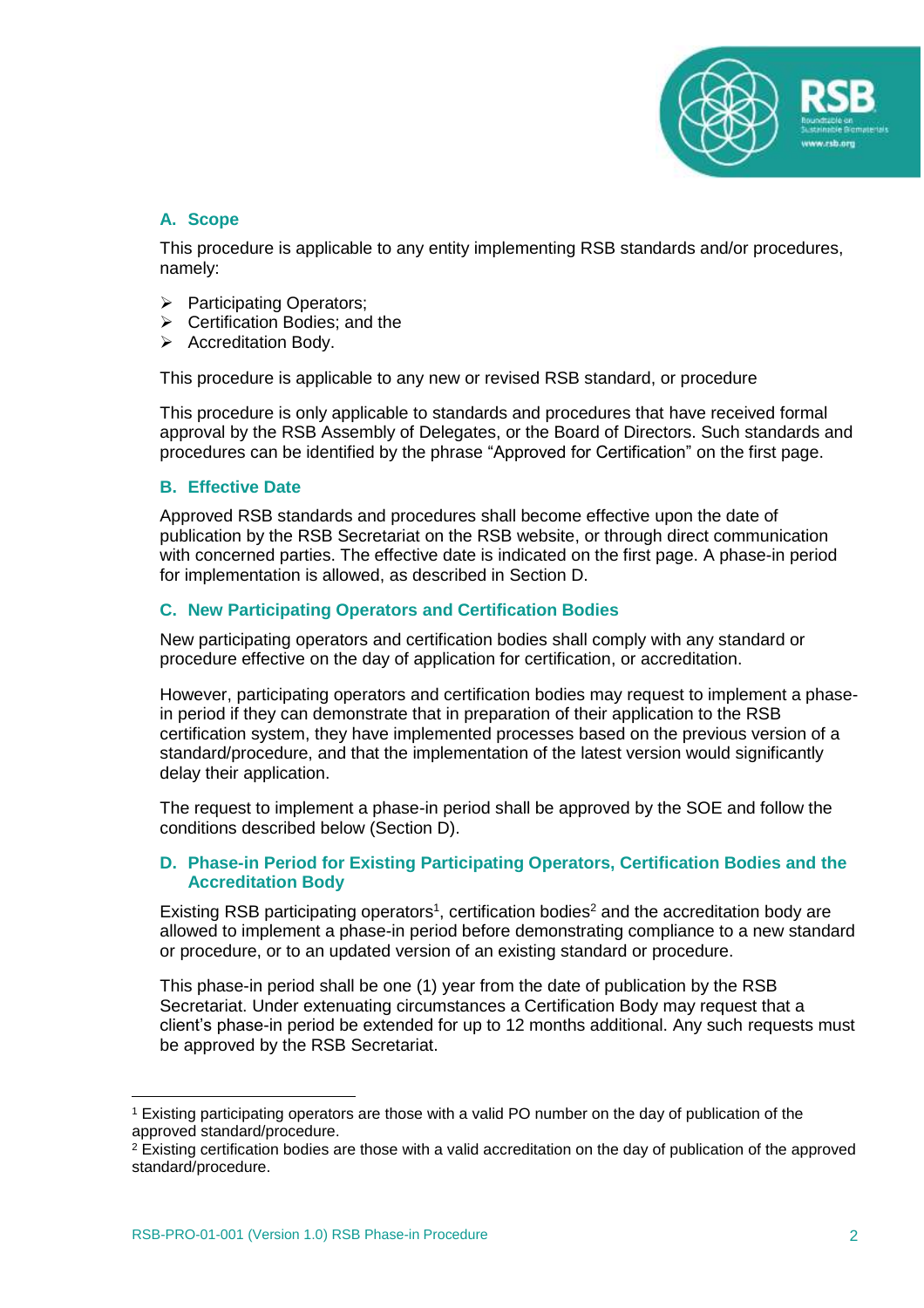

Any phase-in period for documents applicable to participating operators shall be validated by the certification body in charge of their audit process.

Any phase-in period for documents applicable to certification bodies shall be validated by the accreditation body in charge of their accreditation process.

Any phase-in period for documents applicable to the accreditation body shall be validated by the System Operating Entity (SOE).

Compliance with newly approved standards or procedures will be checked as per the following schedule:

- *Participating Operators:*

Compliance will be verified by the certification body during the next audit (main audit<sup>3</sup>, or, upon approval from the Secretariat, surveillance audit<sup>4</sup>) after the end of the approved phase-in period. If the next audit (main or surveillance) occurs during the transition period, the previous standards version shall still be valid and in force.

- *Certification Bodies:* Compliance will be verified by the accreditation body during the next audit (main or surveillance) after the end of the approved phase-in period. If the next audit (main or surveillance) occurs during the transition period, the previous standards version shall still be valid and in force.
- *Accreditation Body:* Compliance will be verified by the SOE following the last day of the approved phase-in period.

### <span id="page-3-0"></span>**E. Expiry of Previous Versions**

The previous version of a standard or procedure will expire one year after the effective date.

#### **Fig 1: Timeline of Phase-in of Revised RSB Standards or Procedures**



<sup>3</sup> A main audit includes both desk-based and field-based verification of compliance.

<sup>4</sup> A surveillance audit only includes a desk-based verification of compliance